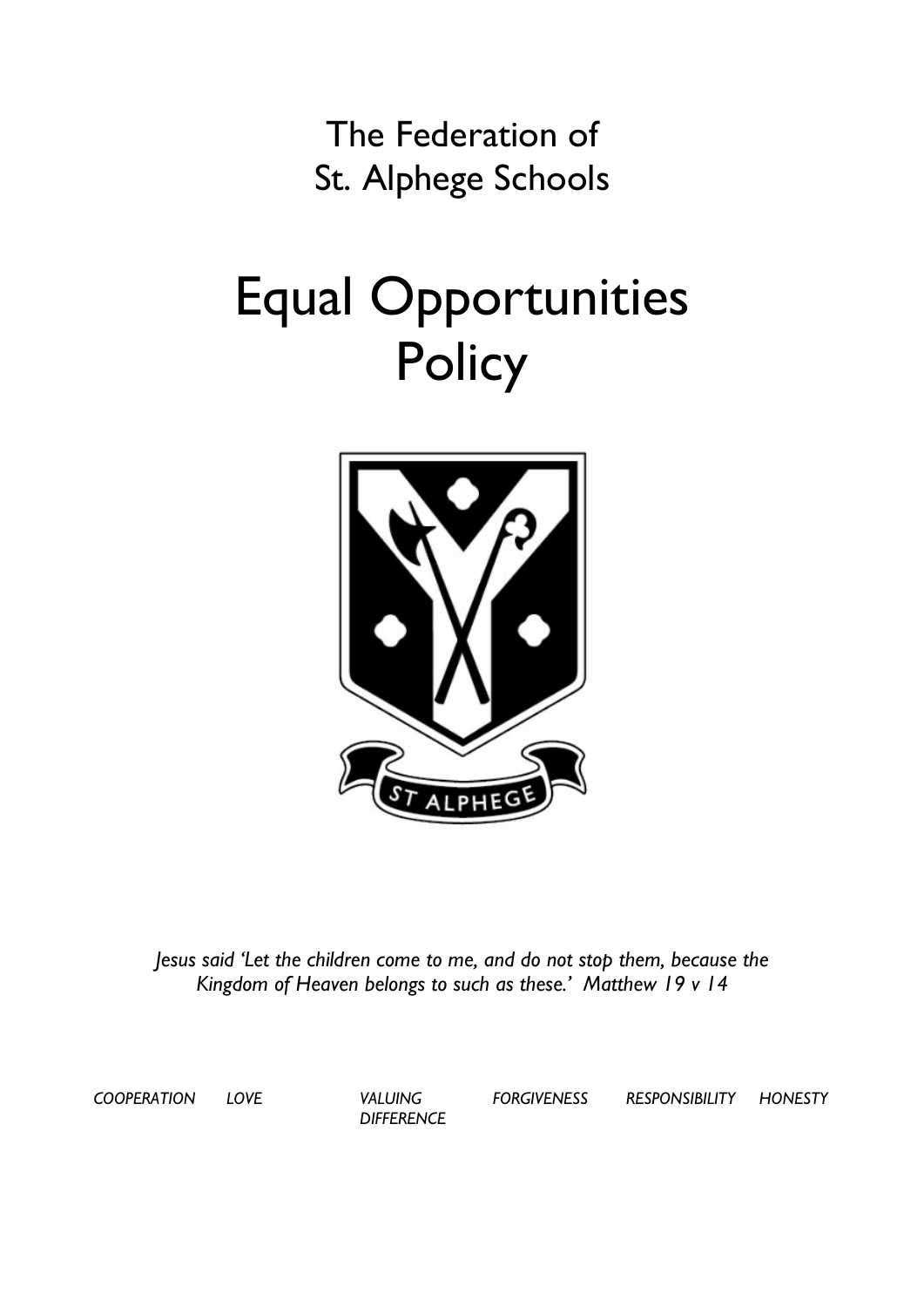#### **Introduction:**

Our school welcomes our duties under the Equality Act 2010 to eliminate discrimination, advance equality of opportunity and foster good relations for adults and children in relation to gender, race, disability, sexual orientation, religion/belief, age, gender reassignment, pregnancy/maternity and marriage/civil partnership, in accordance with the Act.

At St. Alphege, we recognise these duties reflect international human rights standards as expressed in the UN Convention on the Rights of the Child, the UN Convention on the Rights of People with Disabilities, and the Human Rights Act 1998.

We also recognise:

*'Church of England schools have at their heart a belief that all children are loved by God, are individually unique and that the school has a mission to help each pupil to fulfil their potential in all aspects of their personhood: physically, academically, socially, morally and spiritually. Our aim is that all may flourish and have an abundant life. Schools have a duty to try to remove any factor that might represent a hindrance to a child's fulfilment. We want all pupils to willingly engage in learning in a safe and welcoming environment.*

*Schools should ensure that their Christian ethos statement offers an inclusive vision for education. This includes affording pupils a sense of their own dignity and a vision of the innate dignity of all humankind. Inclusivity and hospitality should be hallmarks of Church of England schools: every child should be revered and respected as a member of a community where all are known and loved by God.' -* Valuing All God's Children Guidance for Church of England schools on challenging homophobic, biphobic and transphobic bullying Second Edition Updated Summer 2019

We recognise that the actions resulting from a policy statement such as this are what make a difference.

#### **School Vision and Values:**

This policy supports our school vision and values statement:

*'Jesus said 'Let the children come to me, and do not stop them, because the Kingdom of Heaven belongs to such as these.' Matthew 19 v 14*

*Our values were chosen through consultation with the school communities with each value in turn being of particular focus through our Collective Acts of Worship programme each half term. Our values are also woven through our curriculum pledge and associated policies and many of them relate directly to equal opportunities for all. We aim for our Vision and Values to speak for themselves as they are incorporated within every aspect of daily life to form our distinctive ethos.* 

#### *Our School Values:*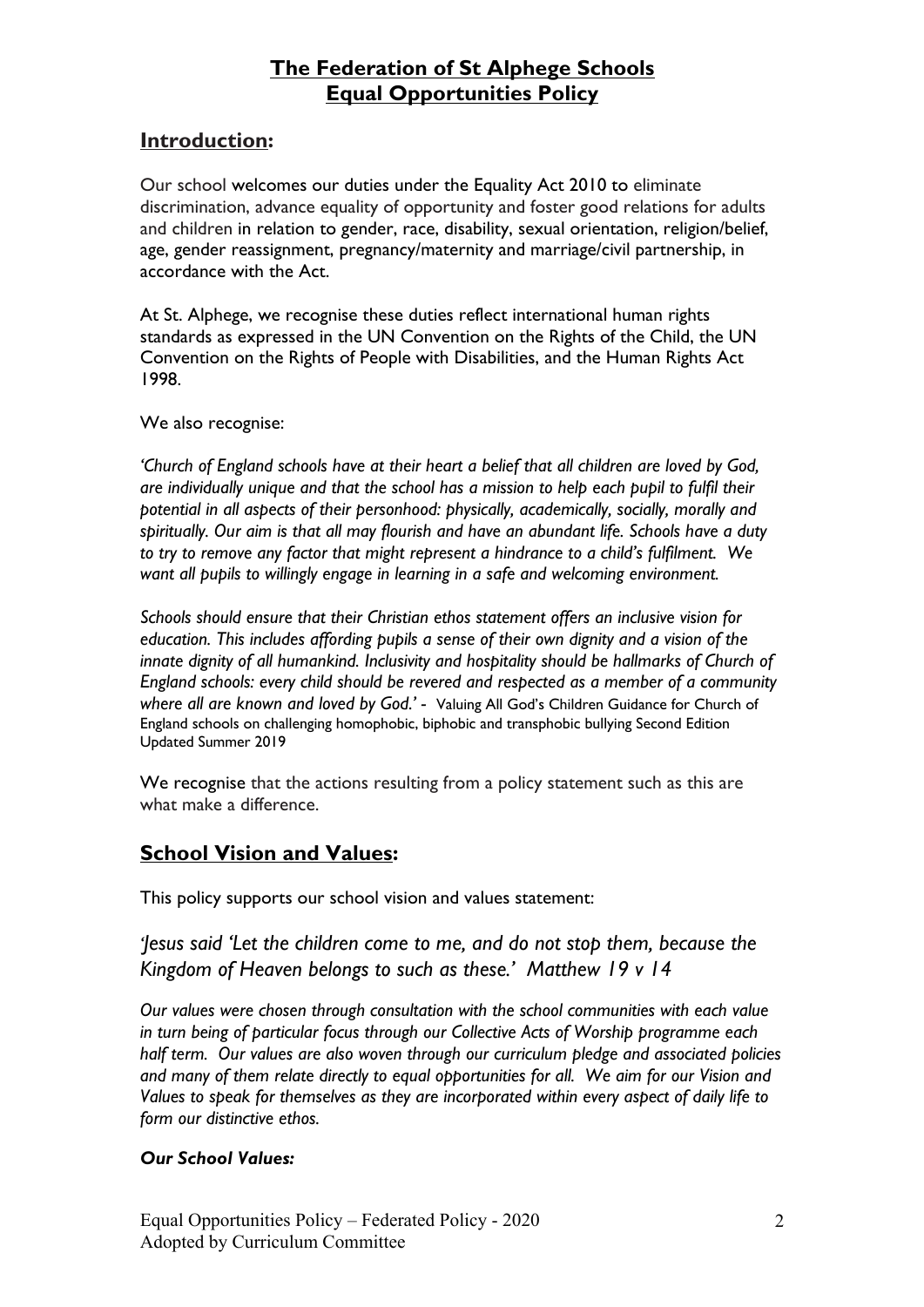- *- Cooperation*
- *- Love*
- *- Valuing Difference*
- *- Forgiveness*
- *- Responsibility*
- *- Honesty*

#### **Aims and Objectives:**

- We aim to act positively and have due regard to the need to challenge and eliminate unlawful discrimination – within both our school and our community. - We aim to ensure every member of our school community feels they have the right to feel safe all of the time and respect that all others have this same right. - We aim not to discriminate against anyone, be they staff, pupil or parent, on the grounds of gender, race, disability, sexual orientation, religion/belief, age, level of

educational need or background.

- We aim to promote the principle of fairness and justice for all through the education that we provide in our school. We recognise that doing this may entail treating some children differently.

- We seek to ensure that all children have equal access to the full range of educational opportunities provided by the school.

- We constantly strive to remove any forms of indirect discrimination that may form barriers to learning for some groups of children.

- We aim to ensure that all recruitment, employment, promotion and training processes are fair to all, and provide opportunities for everyone.

- We aim to challenge personal prejudice and stereotypical views whenever they occur.

- We value each child's worth, celebrating the individuality and cultural diversity of our school community, and showing respect for all minority groups.

- We are aware that prejudice and stereotyping are often caused by poor self-image and also aware of the relationship between that and ignorance. Through positive educational experiences, and support for each individual's legitimate point of view, we aim to promote positive social attitudes and respect for all.

# **Racial Equality:**

In our school we will:

- strive to eliminate all forms of racism and racial discrimination:
- promote equality of opportunity, regardless of race, ethnicity or religion;
- promote good relations between people of different racial and ethnic groups;
- seek to educate children in a manner which promotes community cohesion in a multicultural society.

- We do not tolerate any forms of racism or racist behaviour. Should a racist incident occur, we will deal with it in accordance with school procedures. Any incidents are recorded and reported to the governing body.

- We endeavour to make our school and its environment welcoming to all minority groups.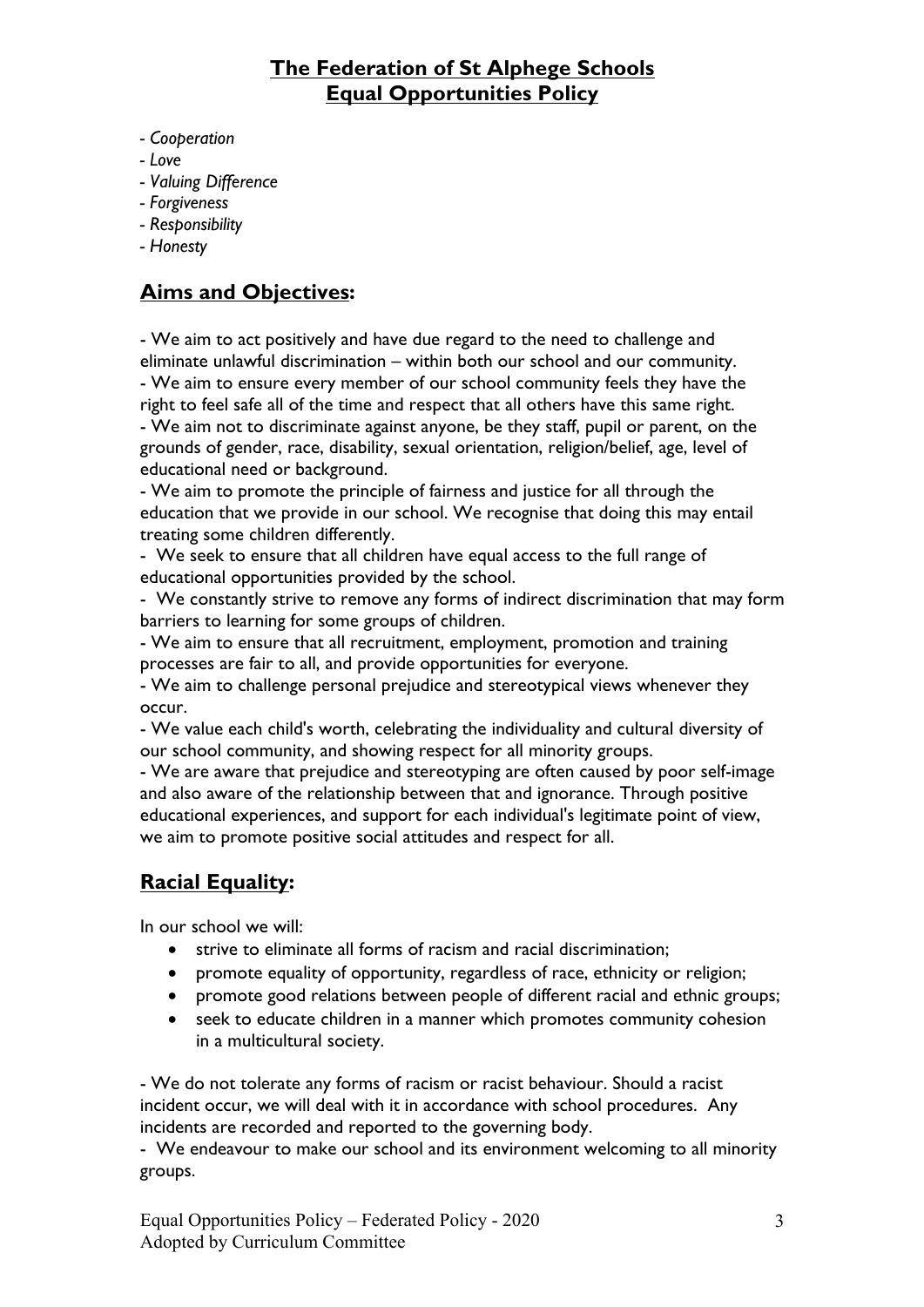- We promote an understanding of diverse cultures through the topics studied by the children, and we reflect this in the displays of work shown around the school. - Our curriculum reflects the attitudes, values and respect that we have for minority ethnic groups. So, for example, in the curriculum topic on human rights, children learn about how significant figures have used freedom of expression to fight for equality.

#### **Disability Non-discrimination:**

- Some children in our school may have disabilities. We are committed to meeting the needs of these children, as we are to meeting the needs of all within the school. All reasonable steps are taken to ensure that these children are not disadvantaged compared with nondisabled children.

- The school is committed to providing an environment that allows disabled children and adults full access to the school premises and to all areas of learning.

- Teachers modify teaching and learning as appropriate for children with disabilities. For example, they may give additional time to complete certain activities, ensure access, modify teaching materials, or offer alternative activities if children are unable to manipulate tools or equipment.

- The Federation of St Alphege Schools has a separate Accessibility Policy, including a regularly reviewed action plan.

#### **Gender Equality:**

Through analysis of pupil tracking throughout foundation key stage and key stages one and two, we identify any discrepancies that occur between gender groups and aim to provide a rich curriculum and targeted interventions to address any identifiable trends. These may include:

- ensuring that the starting points for writing activities capture the interests and imagination of boys and girls alike;

- removing gender bias from our resources and ensuring, for example, that fiction books capture boys' interest;

- employing a variety of activities, and include a kinaesthetic element;

- making sure that our school environment promotes positive gender role models, in relation to learning and achievement;

- minimising male stereotyping;

- providing challenge, competition and short-term goals;

- valuing and celebrating academic achievement in ways which will motivate children.

If our analysis of pupils' attainment data indicates areas where girls achieve less well than boys, for example in mathematics or science, we will take measures to address this discrepancy. These may include:

- ensuring that boys do not dominate certain lessons, for example by answering the teacher's questions more readily;

- ensuring that mathematical and scientific subject matter is relevant to real life situations and problems;

- beginning lessons by clarifying the learning intentions, and giving the 'big picture';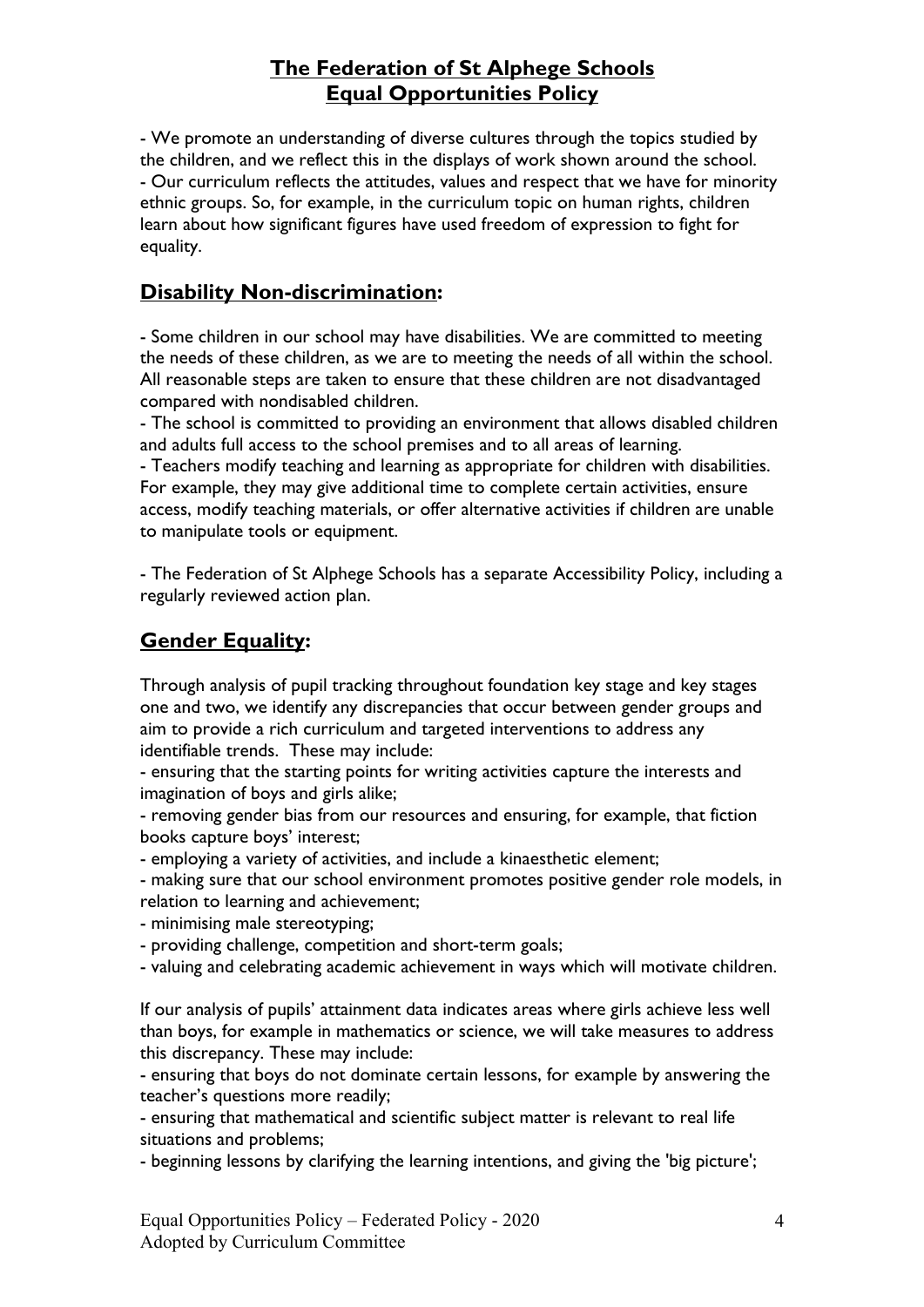- minimising female stereotyping and learning about female role models, for example, in the realms of science, technology and sport; - using praise and celebration of girls' achievements in those areas where they may traditionally achieve less well than boys.

We realise that although gender is one of the key factors affecting educational performance, it affects different sub-groups of boys and girls in different ways. Social class, ethnic origin and local context are all strongly linked to the relative achievement of boys and girls. We also seek to ensure that policies designed to improve the attainment of one gender group does not do so at the expense of the other.

# **Sexual Orientation:**

- Through a progressive and cohesively planned PSHE curriculum, we use teaching materials, content and resources which presents a variety of family unit contexts, including same-sex relationships in an age-appropriate way. Such materials are available to parents and carers should they wish to view them in advance. - Every member of staff shares the responsibility for challenging and reporting any use of homophobic language, following the school procedure.

# **Religion and Beliefs:**

As detailed within our Policy for Religious Education:

*'As a school we recognise that our pupils will meet with people of other faiths, as they grow and mature. We recognise that Jesus had a concern and love for all people and we will, through our teaching and example, encourage our pupils to respect the religious beliefs of others, and to appreciate the diversity in today's multicultural society.'*

- In teaching our school value of 'valuing difference', we present learning opportunities in a way to promote the need to value and respect the beliefs of all others, whether founded within religion or not.

- We encourage the belief that it is socially acceptable to agree, disagree or remain impartial as long as attitudes and behaviours are mutually respectful.

- We respect the religious beliefs and practice of all staff, children and parents and comply with reasonable requests relating to religious observance and practice.

# **The Role of the Class Teacher:**

- Class teachers recognise the possibility of their own prejudices, but do their best to ensure that all pupils are treated fairly and with respect. We do not knowingly discriminate against any child.

- When selecting classroom material, teachers strive to provide resources which give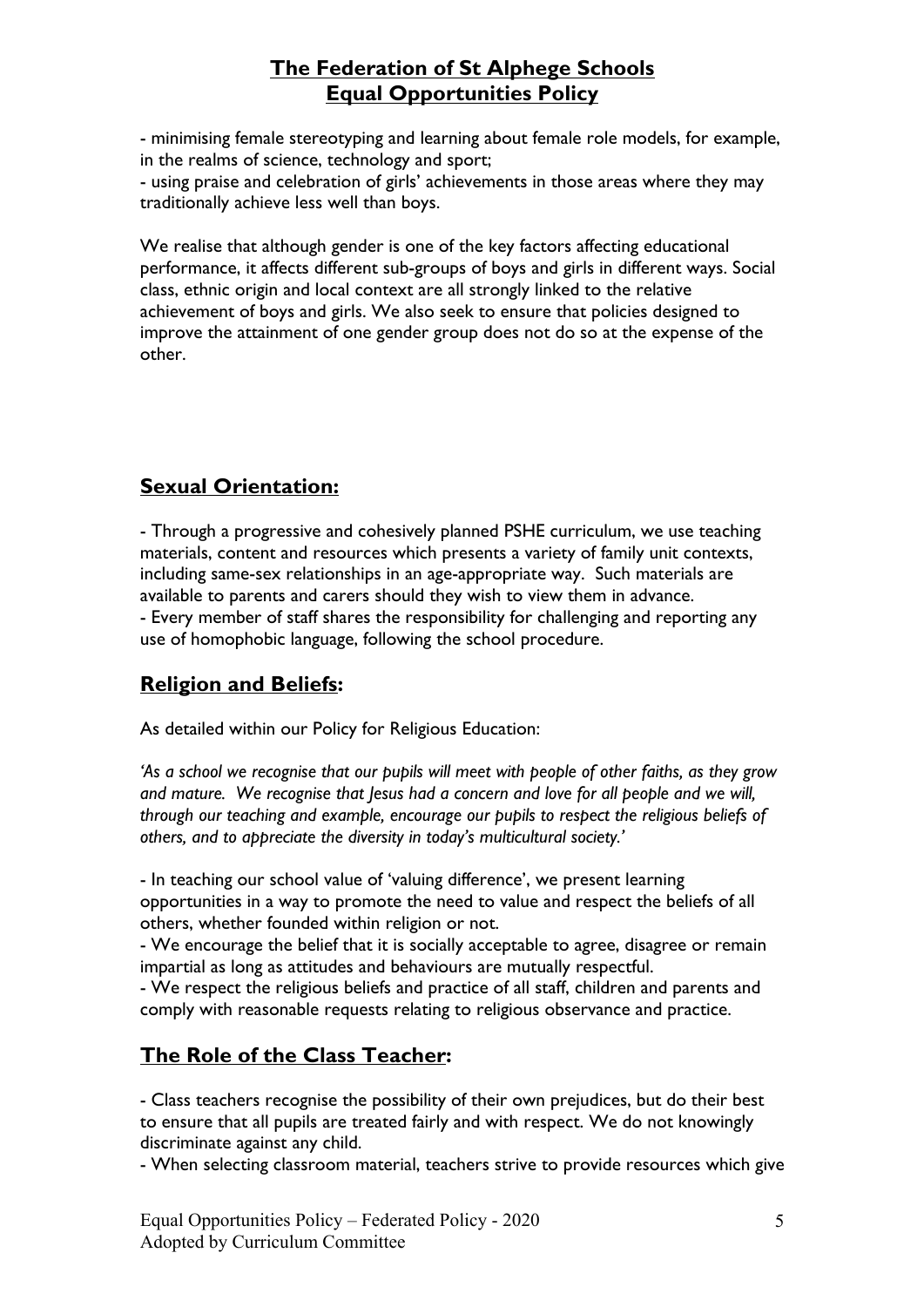positive images, and which challenge stereotypical images of minority groups, or of boys and girls. All staff ensure that the language they use does not reinforce stereotypes or prejudice.

- We seek to implement this policy when designing schemes of work, both in our choice of topics to study, and in how we approach sensitive issues. So, for example, in Year 2, the children compare the town of Solihull with Kampong Ayer, Brunei which is a 'water village' built in the middle of a wide river. The children learn how the villagers learn to live 'on the water' and what challenges all schoolchildren might face. An example of how equal opportunities are promoted in history in Key Stage 1, includes a study of Britain in Victorian times provides the opportunity to explore why girls were not given an education and how significant figures including Florence Nightingale and Mary Seacole had to fight to get their beliefs heard.

In Key Stage Two, children are provided the opportunity to learn about cultural traditions by enabling children to acquire an appreciation for and respect for other cultures (E.g. in a study of China, children learn how Chinese traditions and history have contributed to the world: printing press, art and religion.) In studying World War II, children learn how race and religious tensions influenced the outbreak and impact of this conflict. Children also explore how the United Nations was created to promote equal opportunities for all. Learning about refugees encourages children to understand the circumstances that lead to those seeking asylum or refugee status and also the value that many refugees contribute to society.

- All our teachers and support staff challenge any incidents of prejudice or racism. Any incidents are reported to the Executive Headteacher or Deputy Headteacher and are recorded and reported in line with school guidelines.

- All staff share the responsibility in supporting children in their class for whom English is an additional language.

- All staff have the responsibility to keep up-to-date with equalities legislation relevant to their work.

#### **The Role of the Executive Headteacher:**

It is the Executive Headteacher's role to:

- provide staff, including administrative and support staff, with relevant staff development and training opportunities in regard to Equal Opportunities (Stonewall training for example);

- ensure that all staff are aware of the school policy on Equal Opportunities, and of their responsibility to apply these guidelines fairly in all situations;

- ensure that the school's policy on Equal Opportunities is implemented effectively and to take appropriate action in any cases of unlawful discrimination;

- ensure that all appointments panels give due regard to this policy, so that no one is discriminated against;

- promote the principle of equal opportunity when developing the curriculum for learners, and in providing opportunities for professional development for staff;

- promote respect for other people in all aspects of school life; during collective acts of worship, for example, respect for other people is a regular theme, as it is also in displays around the school. Respect is one of the key Christian values adopted by the school.

- manage all incidents of unfair treatment, and any racist incidents, with due seriousness, and in line with this policy.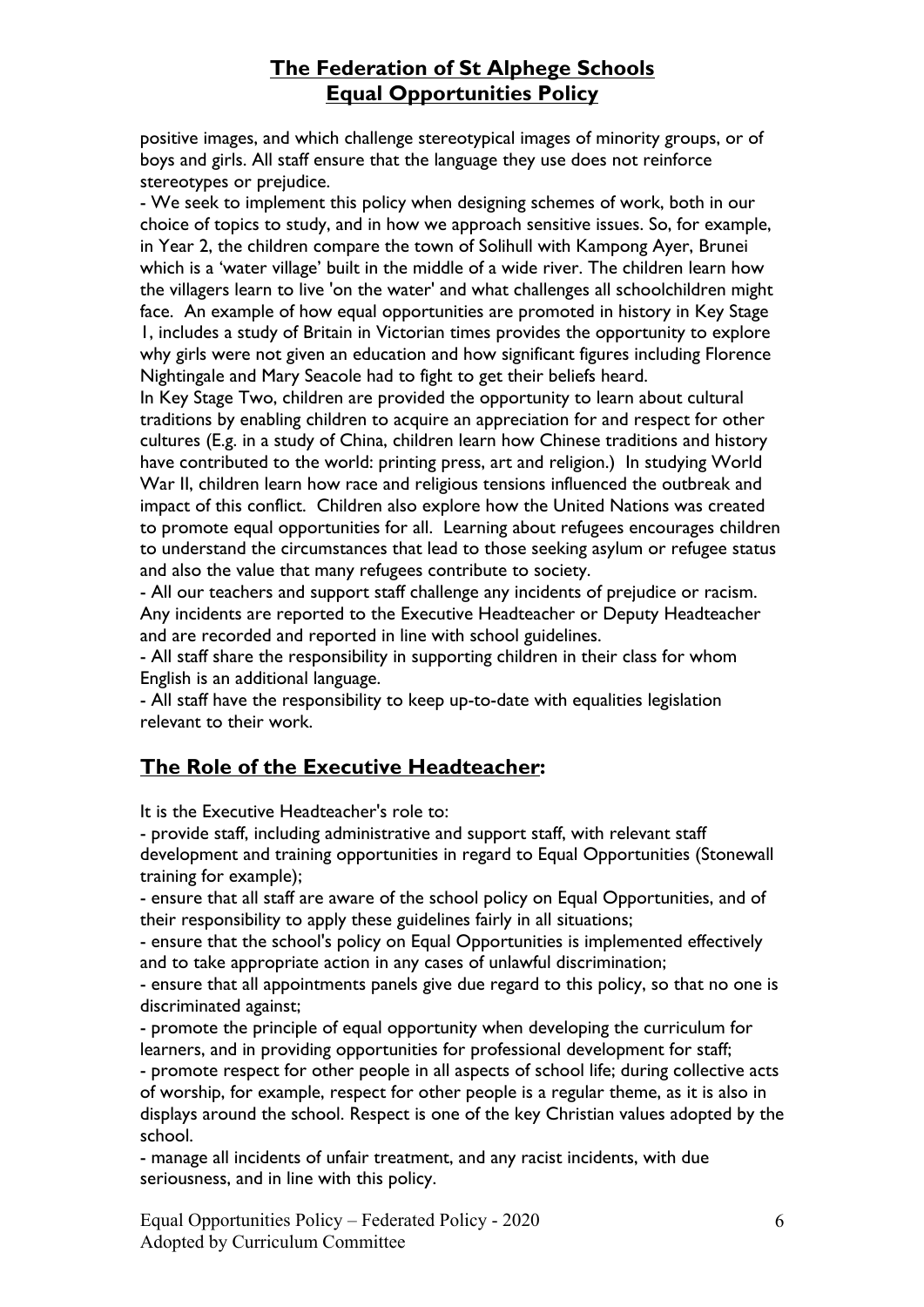# **The Role of Governors:**

In this policy statement, the governing body has set out its commitment to equal opportunities and accessibility, and it will continue to do all it can to ensure that all members of the school community are treated both fairly and equally.

The governing body collects, analyses and evaluates a range of school data. We check that all children are making the best possible progress and that no group of learners is underachieving. To do this we monitor:

- admissions;
- attainment;
- exclusions;
- parents' and pupils' questionnaires.

- The governing body seeks to ensure that people from the 'protected groups' as defined by The Equality Act 2010 (see introduction) are not discriminated against when applying for jobs at our school. The governors welcome all applications to join the school, whatever background or minority group they may be from.

- The governors take all reasonable steps to ensure that the school environment properly accommodates people with disabilities.

- The governing body ensures that no child is discriminated against whilst in our school on account of their gender, religion or race. So, for example, all children have access to the full range of the curriculum, and regulations regarding school uniform will be applied equally to boys and girls. If a child's religion has a bearing on school uniform, then the school will deal with each case sensitively, and with respect for the child's cultural traditions.

#### **Monitoring and Review:**

It is the responsibility of our governing body to monitor the effectiveness of this policy.

The governors will therefore:

- monitor the progress of children from minority groups, comparing it with the progress made by other learners in the school;

- monitor the staff appointment process, so that no one applying for a post at this school is discriminated against;

- require the Executive Headteacher to report to governors annually on the effectiveness of this policy;

- take into serious consideration any complaints from parents/carers, staff or children regarding equal opportunity;

- monitor the school's Behaviour Policy, and the numbers of exclusions, to make sure that children from minority groups are not unfairly treated.

# **Breaches of this Policy:**